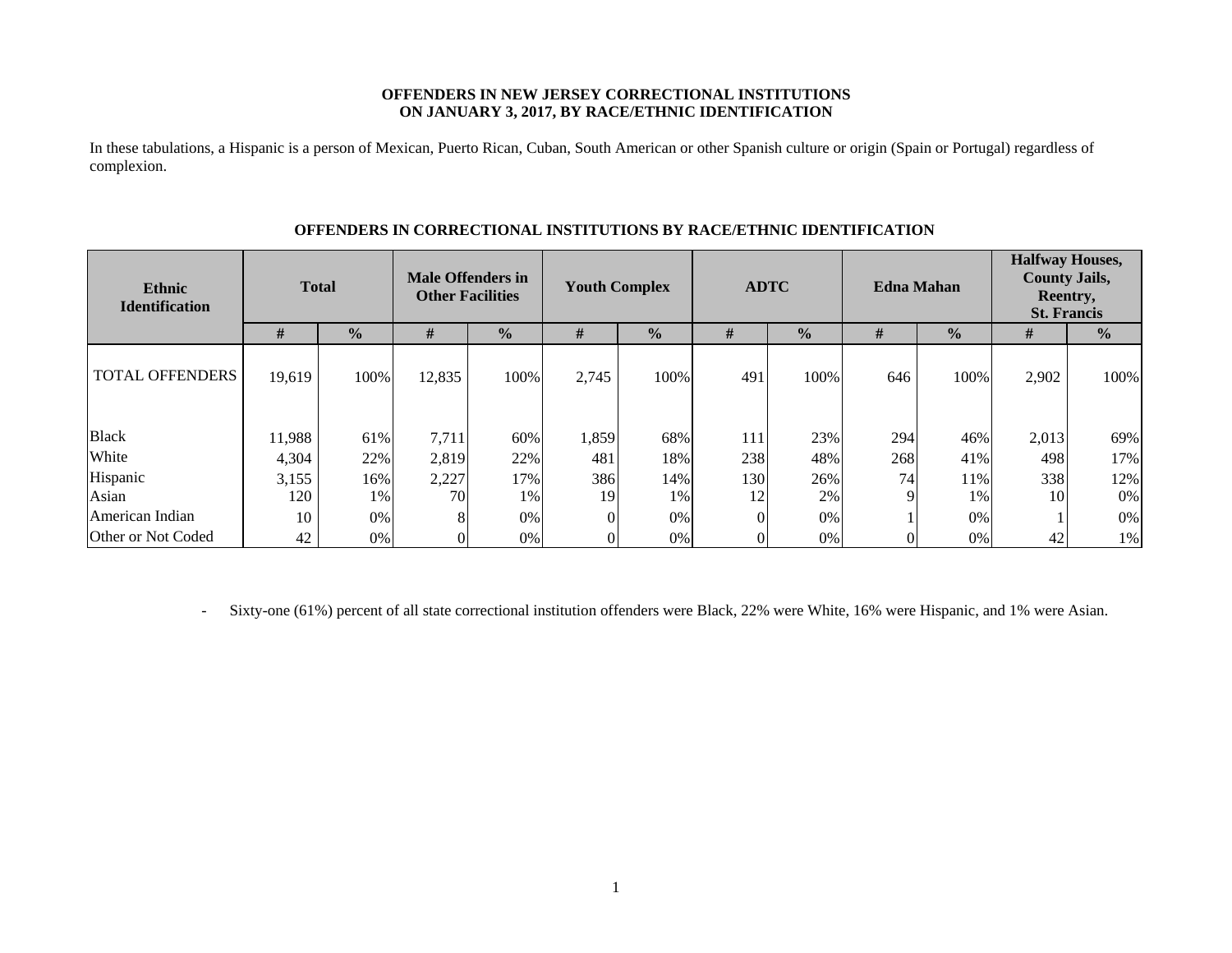| <b>Institution</b>   | <b>Total</b> | <b>Black</b> | <b>White</b> | <b>Hispanic</b> | Asian           | American<br>Indian | Other or<br><b>Not Coded</b> |
|----------------------|--------------|--------------|--------------|-----------------|-----------------|--------------------|------------------------------|
|                      |              |              |              |                 |                 |                    |                              |
| <b>Bayside</b>       | 1,143        | 735          | 210          | 193             | $\overline{4}$  | 1                  | $\mathbf 0$                  |
| Main                 | 100%         | 64%          | 18%          | 17%             | 0%              | 0%                 | $0\%$                        |
|                      |              |              |              |                 |                 |                    |                              |
| <b>Bayside</b>       | 512          | 323          | 118          | 69              | $\overline{2}$  | $\pmb{0}$          | $\pmb{0}$                    |
| Farm                 | 100%         | 63%          | 23%          | 13%             | 0%              | 0%                 | $0\%$                        |
| <b>Bayside</b>       | 254          | 159          | 55           | 40              | $\mathbf 0$     | $\mathbf 0$        | $\mathbf 0$                  |
| Ancora               | 100%         | 63%          | 22%          | 16%             | 0%              | 0%                 | 0%                           |
|                      |              |              |              |                 |                 |                    |                              |
| <b>Bayside Total</b> | 1,909        | 1,217        | 383          | 302             | $6\phantom{1}6$ | 1                  | $\overline{0}$               |
|                      | 100%         | 64%          | 20%          | 16%             | 0%              | 0%                 | 0%                           |
|                      |              |              |              |                 |                 |                    |                              |
| <b>CRAF</b>          | 149          | 65           | 71           | 12              | 1               | $\pmb{0}$          | $\mathbf 0$                  |
| <b>Jones Farm</b>    | 100%         | 44%          | 48%          | 8%              | 1%              | 0%                 | $0\%$                        |
|                      |              |              |              |                 |                 |                    |                              |
| <b>CRAF</b>          | 578          | 331          | 170          | 76              | 1               | 0                  | $\mathbf 0$                  |
| Reception            | 100%         | 57%          | 29%          | 13%             | 0%              | 0%                 | 0%                           |
|                      |              |              |              |                 |                 |                    |                              |
| <b>CRAF Total</b>    | 727          | 396          | 241          | 88              | $\overline{2}$  | 0                  | $\mathbf 0$                  |
|                      | 100%         | 54%          | 33%          | 12%             | 0%              | 0%                 | 0%                           |
|                      |              |              |              |                 |                 |                    |                              |
| East Jersey Main     | 1,173        | 736          | 201          | 229             | $\overline{7}$  | $\mathbf 0$        | $\mathbf 0$                  |
|                      | 100%         | 63%          | 17%          | 20%             | 1%              | 0%                 | $0\%$                        |
|                      |              |              |              |                 |                 |                    |                              |
| East Jersey Camp     | 30           | 19           | 5            | 6               | $\mathbf 0$     | $\mathbf 0$        | $\mathbf 0$                  |
|                      | 100%         | 63%          | 17%          | 20%             | 0%              | 0%                 | 0%                           |
|                      |              |              |              |                 |                 |                    |                              |
| East Jersey Total    | 1,203        | 755          | 206          | 235             | 7               | 0                  | $\mathbf 0$                  |
|                      | 100%         | 63%          | 17%          | 20%             | 1%              | 0%                 | $0\%$                        |
|                      |              |              |              |                 |                 |                    |                              |

# **Prison Complex Offenders By Race/Ethnic Identification**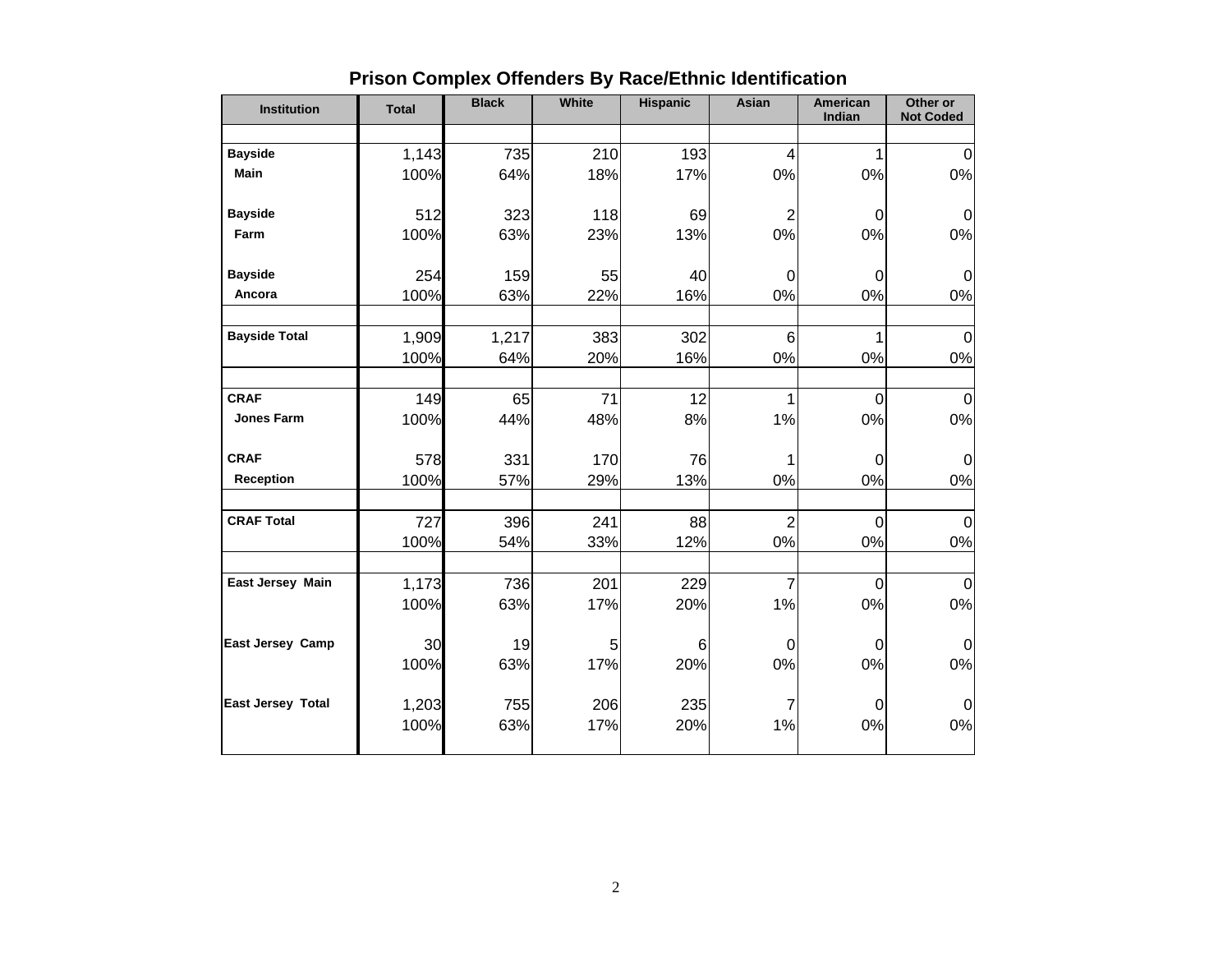| <b>Institution</b>                                  | <b>Total</b> | <b>Black</b> | White | <b>Hispanic</b> | Asian | American<br>Indian | Other or<br><b>Not Coded</b> |
|-----------------------------------------------------|--------------|--------------|-------|-----------------|-------|--------------------|------------------------------|
|                                                     |              |              |       |                 |       |                    |                              |
| <b>NJ State Prison</b>                              | 1,587        | 1,001        | 323   | 240             | 22    |                    | 0                            |
|                                                     | 100%         | 63%          | 20%   | 15%             | 1%    | 0%                 | 0%                           |
|                                                     |              |              |       |                 |       |                    |                              |
| <b>Northern</b>                                     | 2,037        | 1,326        | 338   | 364             | 8     |                    | 0                            |
| <b>Main</b>                                         | 100%         | 65%          | 17%   | 18%             | 0%    | 0%                 | $0\%$                        |
| <b>Northern</b>                                     | 341          | 197          | 88    | 55              | 0     |                    | 0                            |
| Ad Seg Male                                         | 100%         | 58%          | 26%   | 16%             | 0%    | 0%                 | 0%                           |
| <b>Northern Total</b>                               | 2,378        | 1,523        | 426   | 419             | 8     | $\overline{c}$     | $\Omega$                     |
|                                                     | 100%         | 64%          | 18%   | 18%             | 0%    | 0%                 | 0%                           |
|                                                     |              |              |       |                 |       |                    |                              |
| Southern                                            | 1,689        | 923          | 446   | 310             | 9     |                    | $\Omega$                     |
|                                                     | 100%         | 55%          | 26%   | 18%             | 1%    | 0%                 | 0%                           |
| <b>South Woods</b>                                  | 3,342        | 1,896        | 794   | 633             | 16    | 3                  | 0                            |
|                                                     | 100%         | 57%          | 24%   | 19%             | 0%    | 0%                 | 0%                           |
|                                                     |              |              |       |                 |       |                    |                              |
| <b>Subtotal</b>                                     | 12,835       | 7,711        | 2,819 | 2,227           | 70    | 8                  | $\bf{0}$                     |
| <b>Male Offenders in</b><br><b>Other Facilities</b> | 100%         | 60%          | 22%   | 17%             | 1%    | 0%                 | 0%                           |

# **Prison Complex Offenders By Race/Ethnic Identification**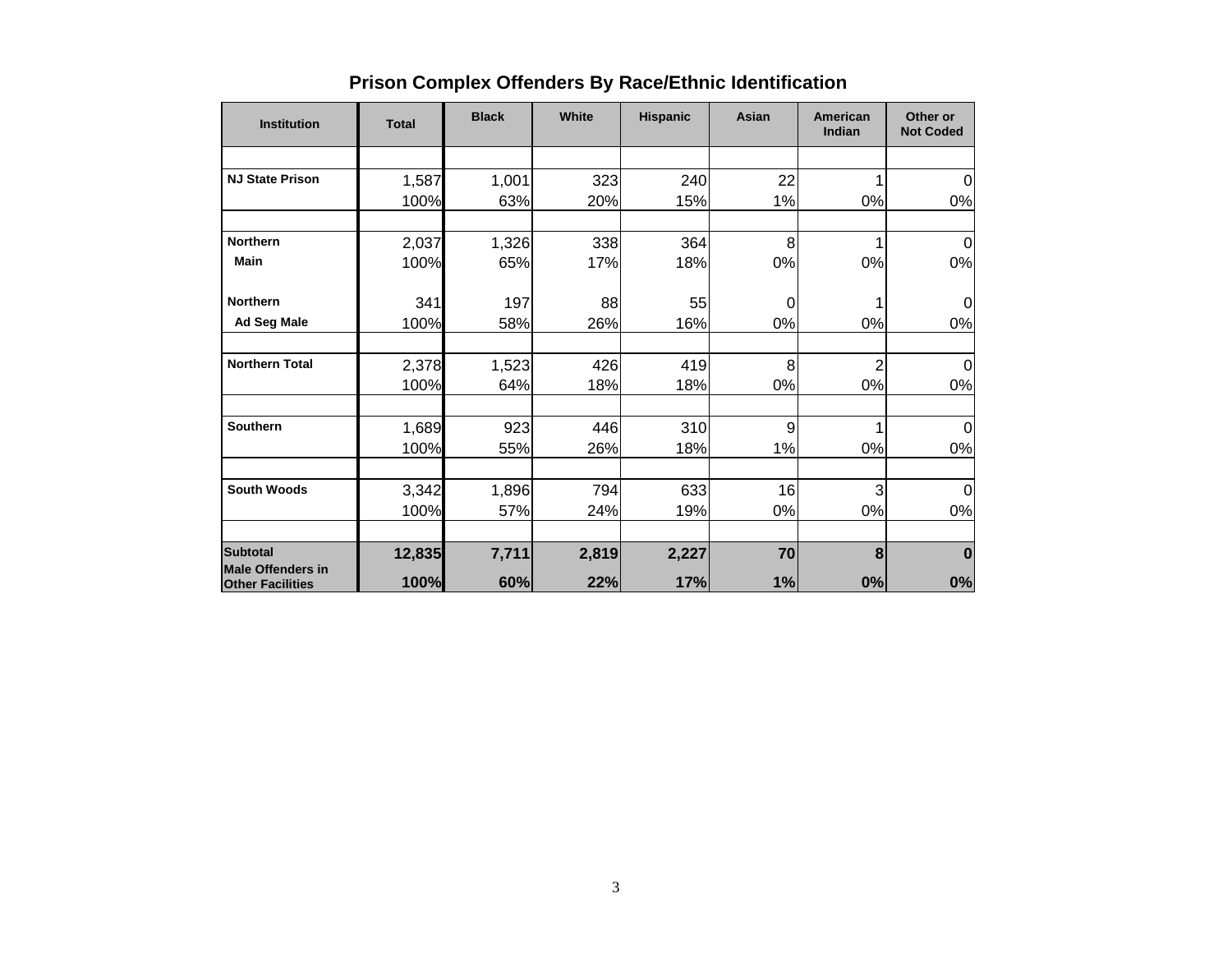| <b>Institution</b>    | <b>Total</b> | <b>Black</b> | White | <b>Hispanic</b> | Asian | American<br>Indian | Other or<br><b>Not Coded</b> |
|-----------------------|--------------|--------------|-------|-----------------|-------|--------------------|------------------------------|
|                       |              |              |       |                 |       |                    |                              |
| <b>ADTC</b>           | 491          | 111          | 238   | 130             | 12    |                    |                              |
|                       | 100%         | 23%          | 48%   | 26%             | 2%    | 0%                 | 0%                           |
|                       |              |              |       |                 |       |                    |                              |
| <b>Subtotal</b>       | 13,326       | 7,822        | 3,057 | 2,357           | 82    | 8                  |                              |
|                       | 100%         | 59%          | 23%   | 18%             | 1%    | 0%                 | 0%                           |
|                       |              |              |       |                 |       |                    |                              |
| <b>Mahan - Female</b> | 646          | 294          | 268   | 74              | 9     |                    |                              |
| Prison                | 100%         | 46%          | 41%   | 11%             | 1%    | $0\%$              | 0%                           |
|                       |              |              |       |                 |       |                    |                              |
| <b>Total Prison</b>   | 13,972       | 8,116        | 3,325 | 2,431           | 91    | 9                  |                              |
| <b>Complex</b>        | 100%         | 58%          | 24%   | 17%             | 1%    | 0%                 | 0%                           |

## **Prison Complex Offenders By Race/Ethnic Identification**

**ADTC**

## **MALE OFFENDERS IN OTHER FACILITIES FEMALE OFFENDERS**



White offenders comprised 48.5% of the offenders at ADTC.



The largest proportion of Black male offenders in a major facility was at Bayside and Northern (64%).

The largest proportion of White male offenders at a major facility was at CRAF (33%), ADTC excluded.

The largest proportion of Hispanic male offenders at a major facility was at East Jersey (20%), (ADTC excluded).



Black offenders comprised 45.5% of the population at Edna Mahan. This may be compared with Black offenders comprising 60.1% of the Male Offenders in Other Facilities.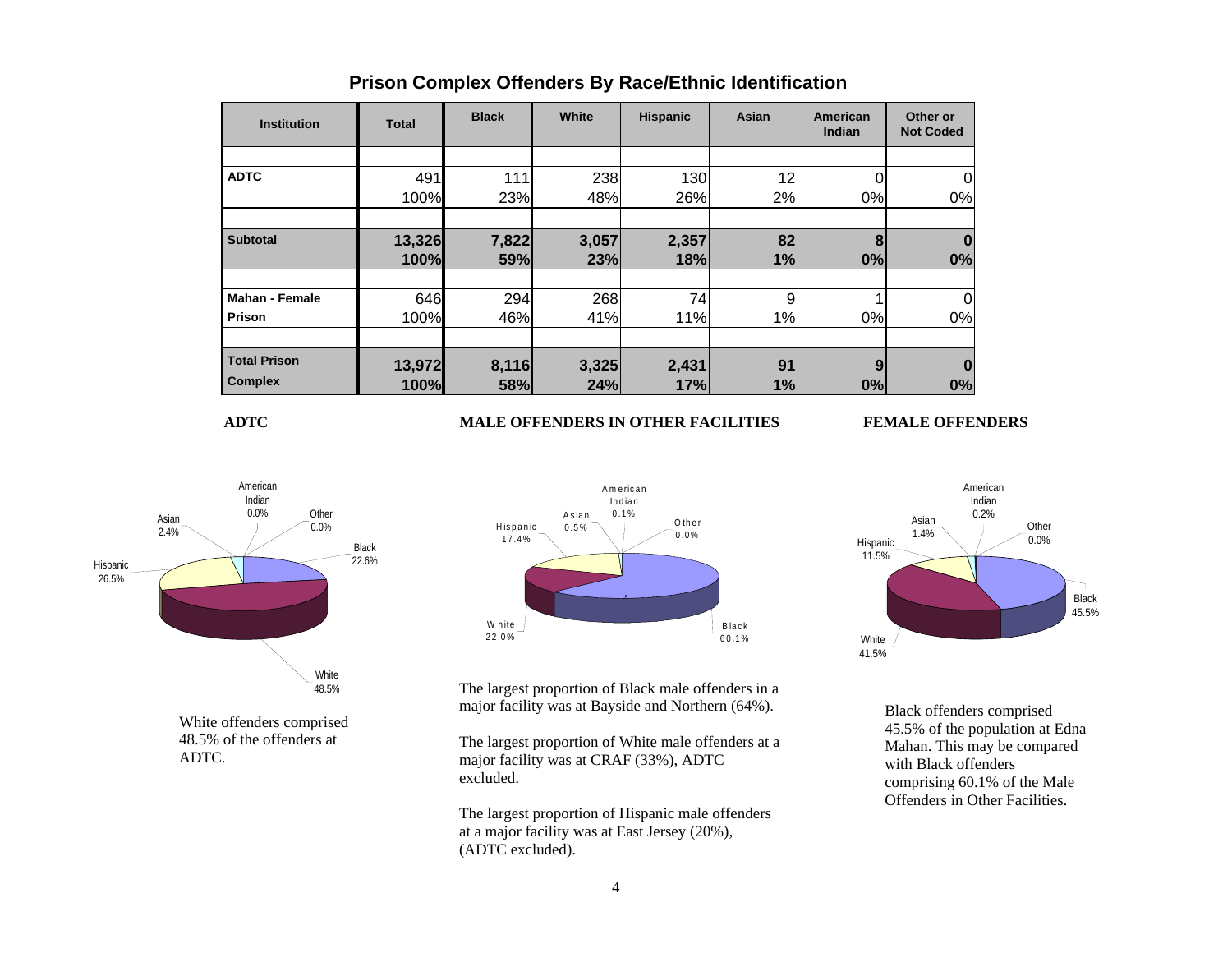| <b>Institution</b>         | <b>Total</b> | <b>Black</b> | White | <b>Hispanic</b> | Asian    | <b>American</b><br>Indian | Other or<br><b>Not Coded</b> |
|----------------------------|--------------|--------------|-------|-----------------|----------|---------------------------|------------------------------|
|                            |              |              |       |                 |          |                           |                              |
| <b>Garden State</b>        | 1,417        | 1,018        | 200   | 193             | 6        | 0                         | $\mathbf 0$                  |
|                            | 100%         | 72%          | 14%   | 14%             | 0%       | 0%                        | 0%                           |
| <b>Mountainview</b>        | 675          | 409          | 164   | 90              | 12       | 0                         | $\Omega$                     |
|                            | 100%         | 61%          | 24%   | 13%             | 2%       | 0%                        | 0%                           |
| Wagner                     | 305          | 214          | 41    | 49              |          | 0                         | 0                            |
| <b>Main</b>                | 100%         | 70%          | 13%   | 16%             | 0%       | 0%                        | 0%                           |
| Wagner                     | 260          | 170          | 53    | 37              | $\Omega$ | 0                         | $\Omega$                     |
| Ad Seg                     | 100%         | 65%          | 20%   | 14%             | 0%       | 0%                        | 0%                           |
| Wagner                     | 88           | 48           | 23    | 17              | 0        | 0                         | $\Omega$                     |
| <b>Minimum Units</b>       | 100%         | 55%          | 26%   | 19%             | 0%       | 0%                        | 0%                           |
| Wagner                     | 653          | 432          | 117   | 103             | 1        | $\Omega$                  | $\mathbf 0$                  |
| <b>Total</b>               | 100%         | 66%          | 18%   | 16%             | 0%       | 0%                        | 0%                           |
| <b>Total Youth Complex</b> | 2,745        | 1,859        | 481   | 386             | 19       | $\bf{0}$                  | $\bf{0}$                     |
|                            | 100%         | 68%          | 18%   | 14%             | 1%       | 0%                        | 0%                           |

# **Youth Complex Offenders By Race/Ethnic Identification**